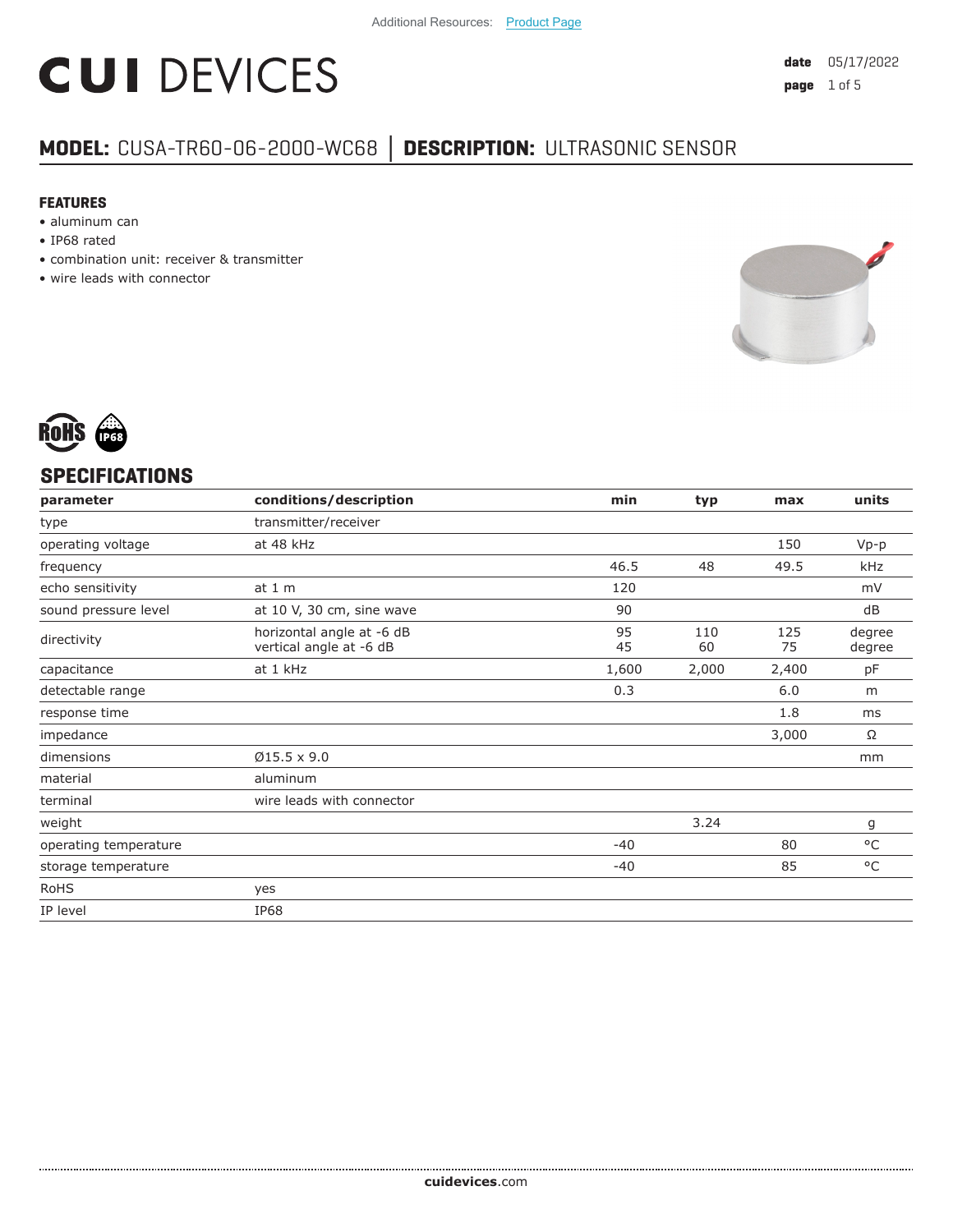$\frac{\phi_{7}}{\phi_{7}}$ 

 $\stackrel{\star}{\ll}$ 1

 $\overline{\mathcal{O}}$ 

15.5th

#### **MECHANICAL DRAWING**

units: mm

....................................

wire: UL1571 30 AWG connector: JAM P/N JB20-02HG



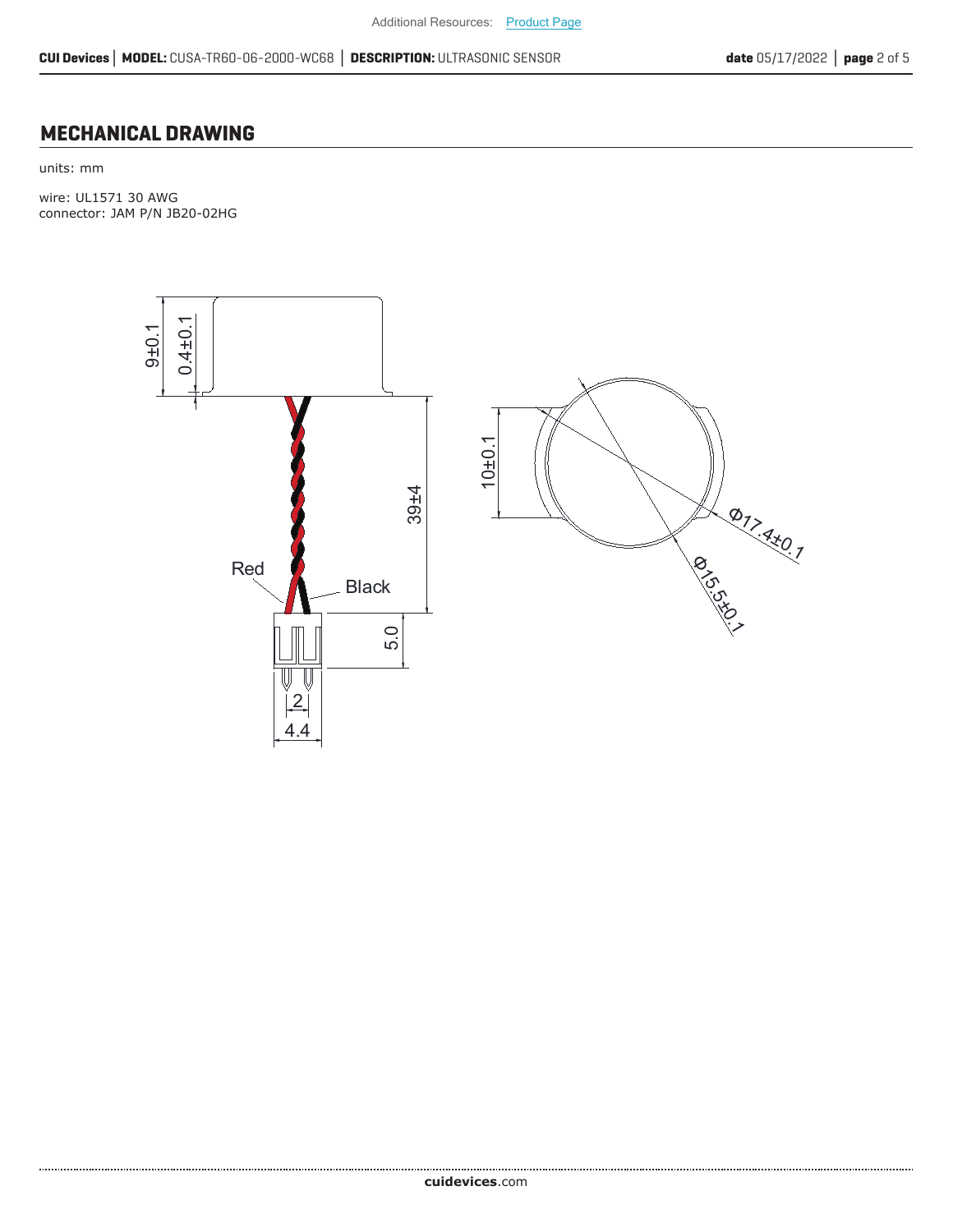#### **BEAM PATTERNS**

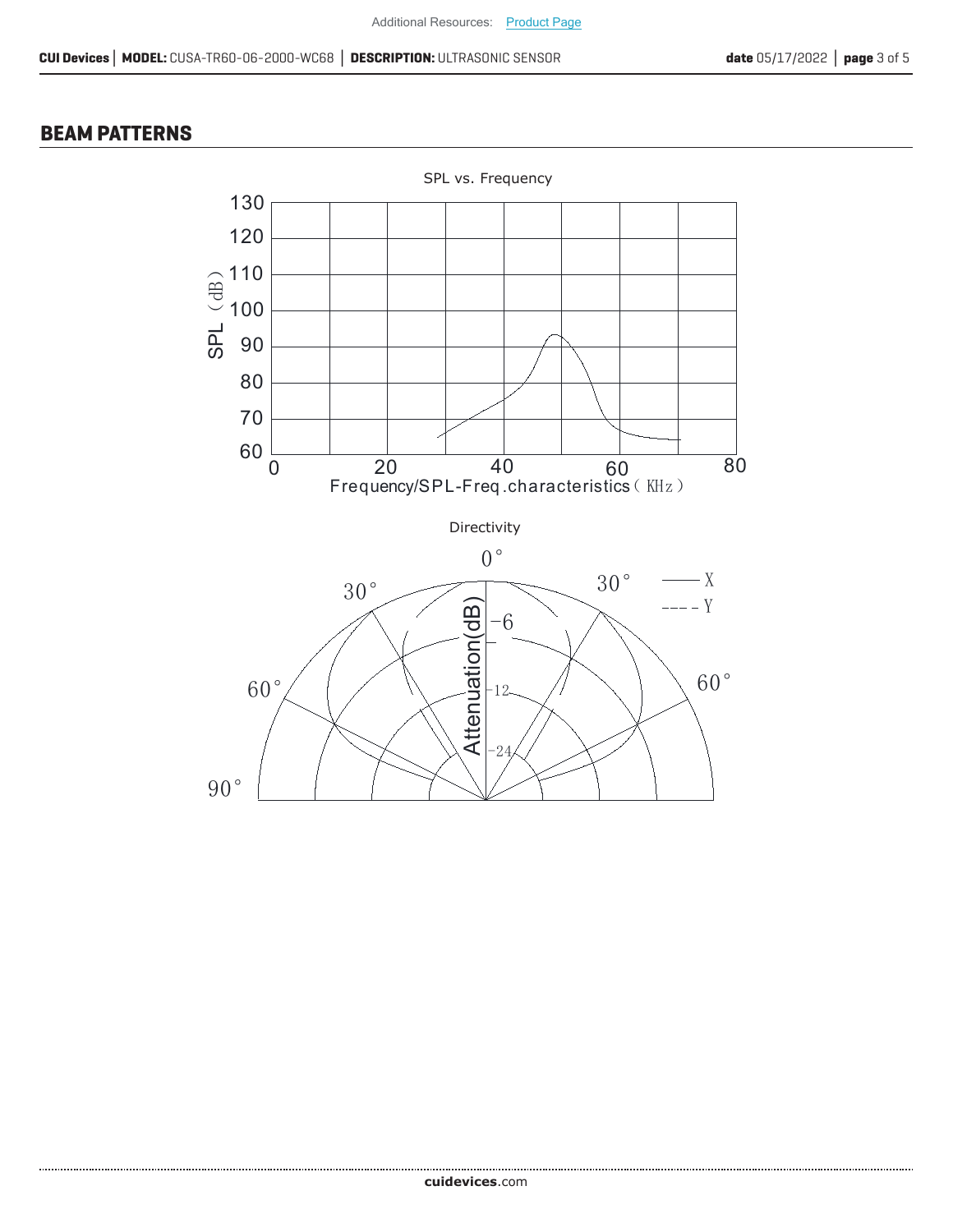#### **PACKAGING**

units: mm

Tray Size: 235 x 135 x 30 mm Tray QTY: 50 pcs per tray Carton Size: 280 x 285 x 240 mm Carton QTY: 1,000 pcs per carton